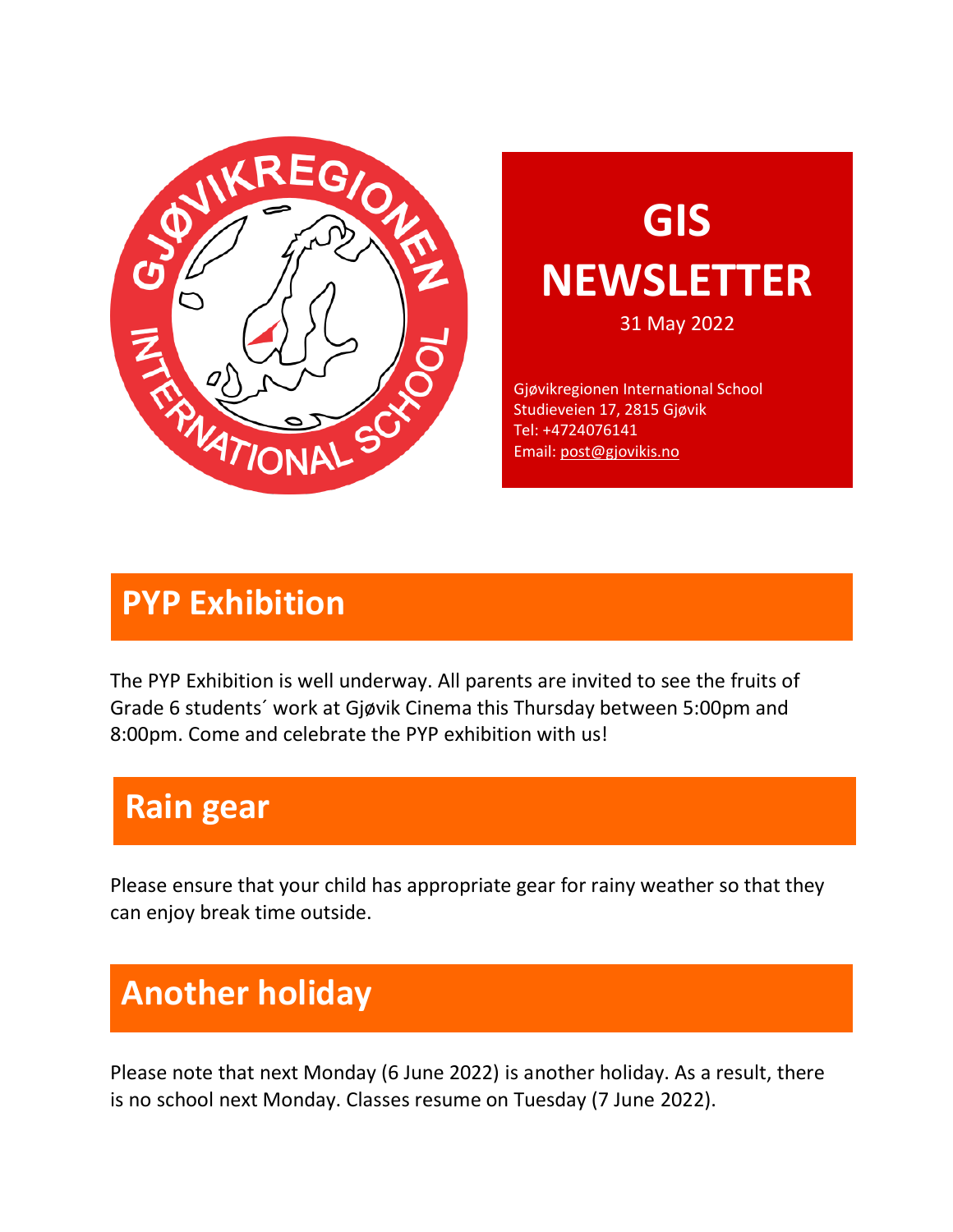#### **Grade 6 camp**

We are pleased to inform you that Grade 6 students spend the entire next week at the United World College of the Red Cross. The students will engage in a variety of physical activities, including swimming, kayaking, canoeing, hiking, rappelling, etc. What a great way to celebrate the completion of the PYP!

### **Health considerations**

A number of children have been sick recently. We would like to remind parents that children who have vomited or had diarrhea are allowed to return to school only 48 hours later. Similarly, children should be fever-free for 24 hours before they return to school.

#### **SFO**

This is to remind you that we still accept applications for children to use SFO next academic year. You can access the application form [here.](http://www.gjovikis.no/wp-content/uploads/2022/03/Grade-2-4-SFO-application-form.pdf)

# **School support contact details**

If you have any questions about the matters below, please contact the relevant person: